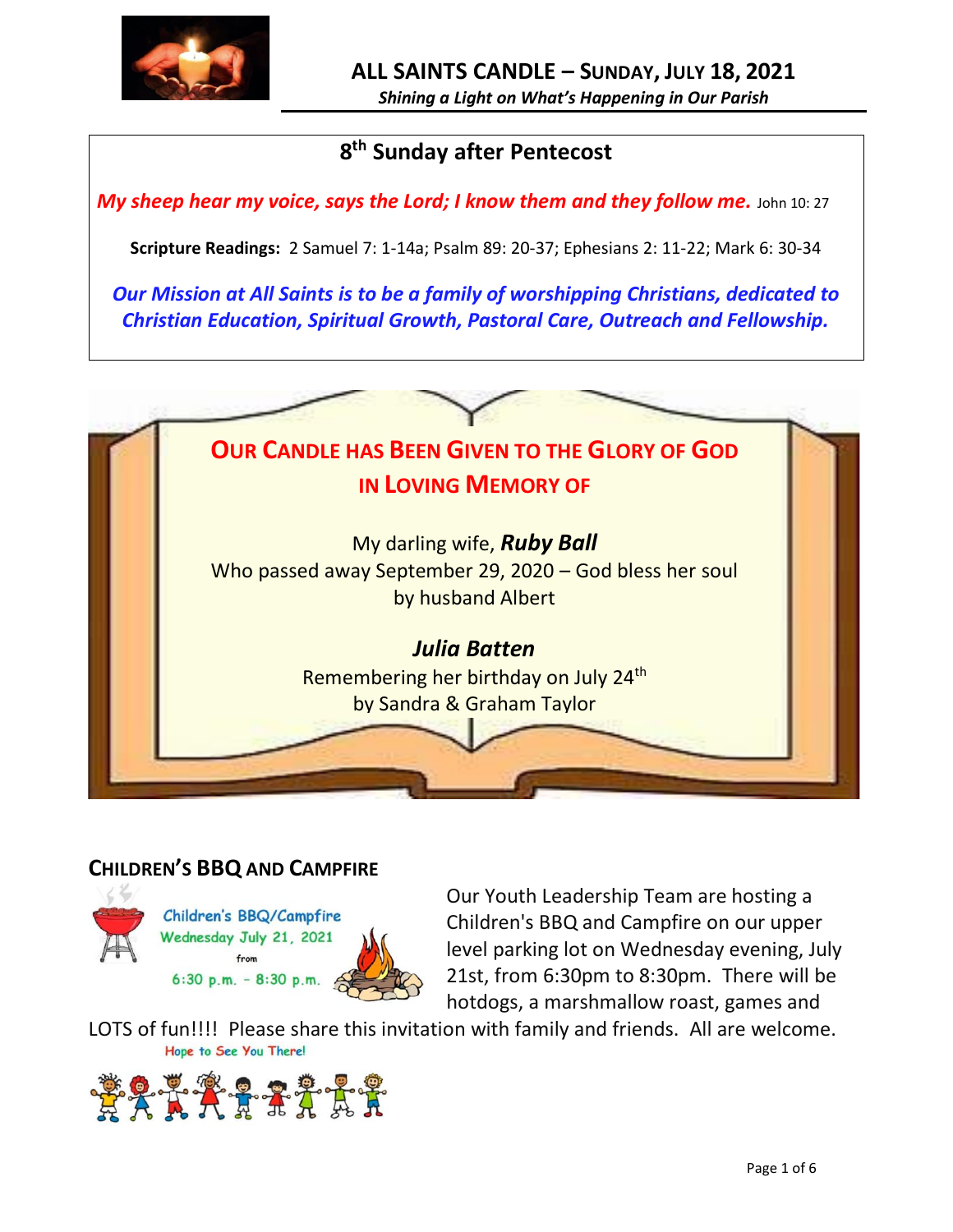#### **HEARTFELT THANKS!!!**



We would like to send a great big thank-you to Derrick and Carol Anne Toope for not only donating, but also arranging for the planting of some very beautiful flowers in our Memorial Flower Planter at our Dunn's Hill Road Cemetery. Please take the time to enjoy this wonderful floral arrangement while visiting our Cemetery or while attending our annual Flower Service on July 25<sup>th</sup>.

## **OUR 2021 FLOWER SERVICES ARE A GO !!!**



Our Flower Service at Dunns Hill Road will be held on Sunday, July 25th, starting at 2:00pm, and the Church Road Flower Service will be on Sunday, August 01st, starting at 2:00pm. Following tradition, if the Sunday afternoon has inclement weather, the service will be moved to the next available suitable weather evening, starting at 7:00pm. We will post

any updates here on our website.

To help us ensure a swift and easy flow of traffic at the cemetery gates, we encourage you to pre-register by either calling our Parish Office at 834-4501, or registering online at our website by [clicking here.](http://allsaintsparish.ca/covid-pre-registration-form_1)

[Click here](https://anglicanenl.net/home/wp-content/uploads/2021/05/Guidelines-for-Outdoor-Flower-services-May-2021.pdf) to read the complete current Diocesan guidelines with respect to safely managing outdoor cemetery flower services, issued on May 30, 2021. Please understand that published regulations are always subject to change, guided by the provincial Chief Medical Officer of Health.

#### **ALL SAINTS CBS IS NOW LIVE-STREAMING**

All Saints CBS has ventured into the arena of live streaming, and we have been having great viewership and feedback. Please understand that we may have a few bumps along the way as we make ourselves familiar with this technology, which is new to us, and we ask for your patience in this regard.

Currently our live steam is on Facebook only, which is then archived and posted to YouTube as well, for your future viewing. Hopefully, on Tuesday of this week our new recording and live-streaming cameras and equipment will be installed, and we will be able to simultaneously live stream to both Facebook and YouTube. We will continue to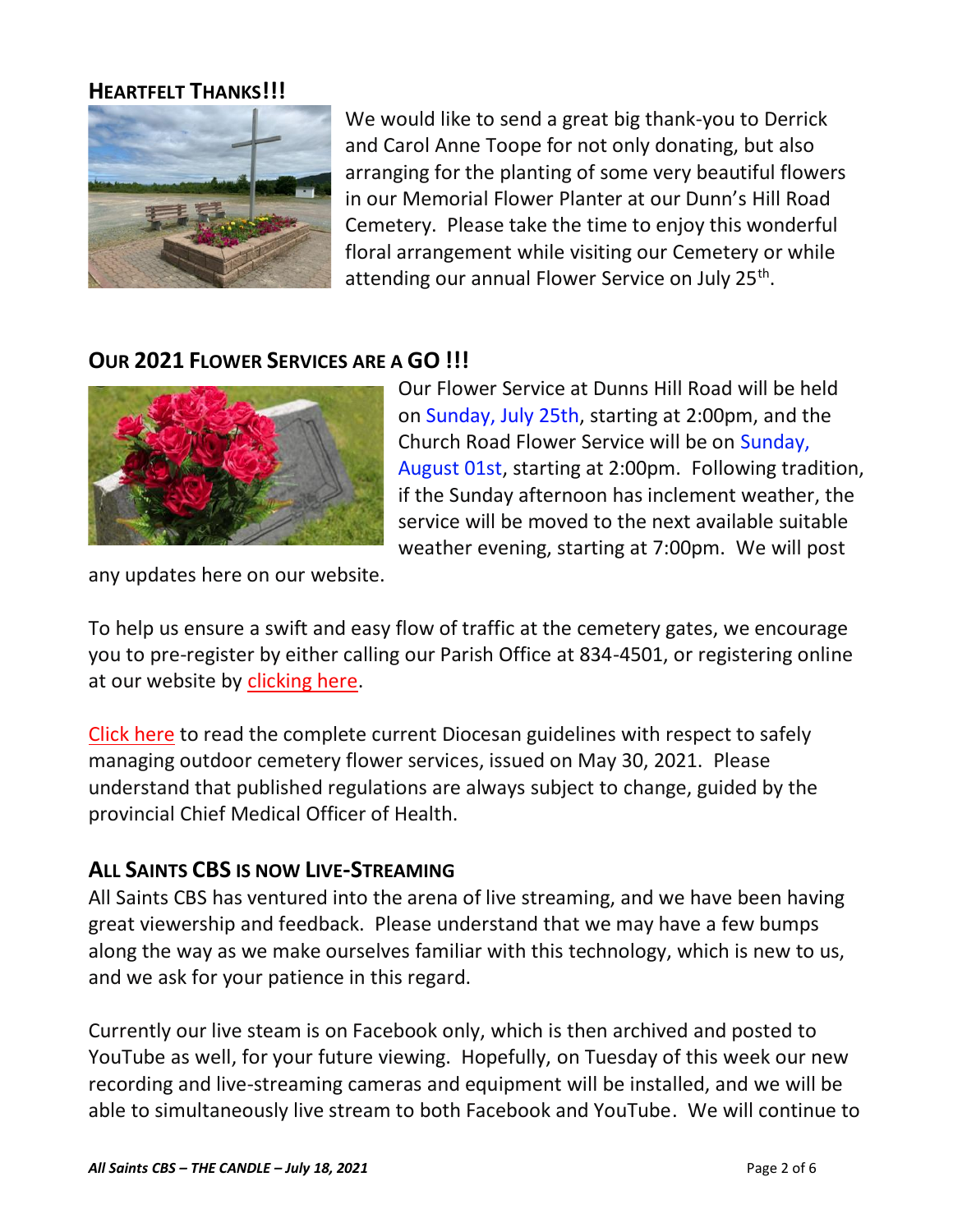archive for future viewing at your leisure. We welcome your comments and suggestions via email at [communications@allsaintsparish.ca](mailto:communications@allsaintsparish.ca)

# **ALL SAINTS IS OPEN WITH REDUCED RESTRICTIONS**

Effective July 01, the Diocese has announced some changes to their COVID guidelines. [Click here](http://allsaintsparish.ca/document_library/COVID-19/210630%20COVID%2019%20Update%20Effective%20July%201.pdf) for the full latest update. Also, on July 12<sup>th</sup> they issued a further update regarding property rentals [\(click here](http://allsaintsparish.ca/document_library/COVID-19/COVID%20Update%20(annotated)%20Diocese%20ENL%20Issued%20210712.pdf) for details).

All activities in or on any parish property is based on the latest version of the "Many Members - [One Body" \(MMOB\)](https://anglicanenl.net/home/wp-content/uploads/2021/02/Many-Members-One-Body-February-2021.pdf) guidelines document. This includes live Church Services and burial gatherings, as well as meetings of Vestry, ACW, Men's Fellowship, Bible Study, etc…

- While pre-registration is no longer mandatory, all attendees are strongly encouraged to pre-register for ANY gathering. This will help avoid bottlenecks and line-ups at the entrances, especially during inclement weather.
- For contact tracing purposes, we are REQUIRED to record the names and telephone numbers of ALL people who enter any gatherings. You may do so quickly and easily online by [clicking here,](http://allsaintsparish.ca/covid-pre-registration-form) or you may call our Parish Office at 834-4501
- The maximum capacity (as of July 01) at indoor gatherings is 200, and outdoor gatherings is 250
- People may share a pew or adjacent pews with any of their 20 consistent close contacts
- Masks must be worn at all times at all indoor gatherings, except while receiving and consuming the Eucharist, or when acting as a speaker or singer performer.
- During a 60-minute service, there can only be a maximum of 30 minutes of singing by a soloist, choir or musical group. The congregation is only permitted to sing one hymn, which must be just prior to exiting.



Our Annual General Meeting (AGM) is currently scheduled for Sunday, October 3rd, starting at 6:00pm. Because of the variability of safety guidelines due to changes in the COVID pandemic, more information will be made available as that **ANNUAL GENERAL MEETING** date draws nearer. We will be setting our seating capacity

based on the guidelines at that time. Please keep checking back to our [website](/Users/ralphfagan/Documents/All%20Saints%20Parish/Candle/ASP%202021%20Candle/allsaintsparish.ca) for updates.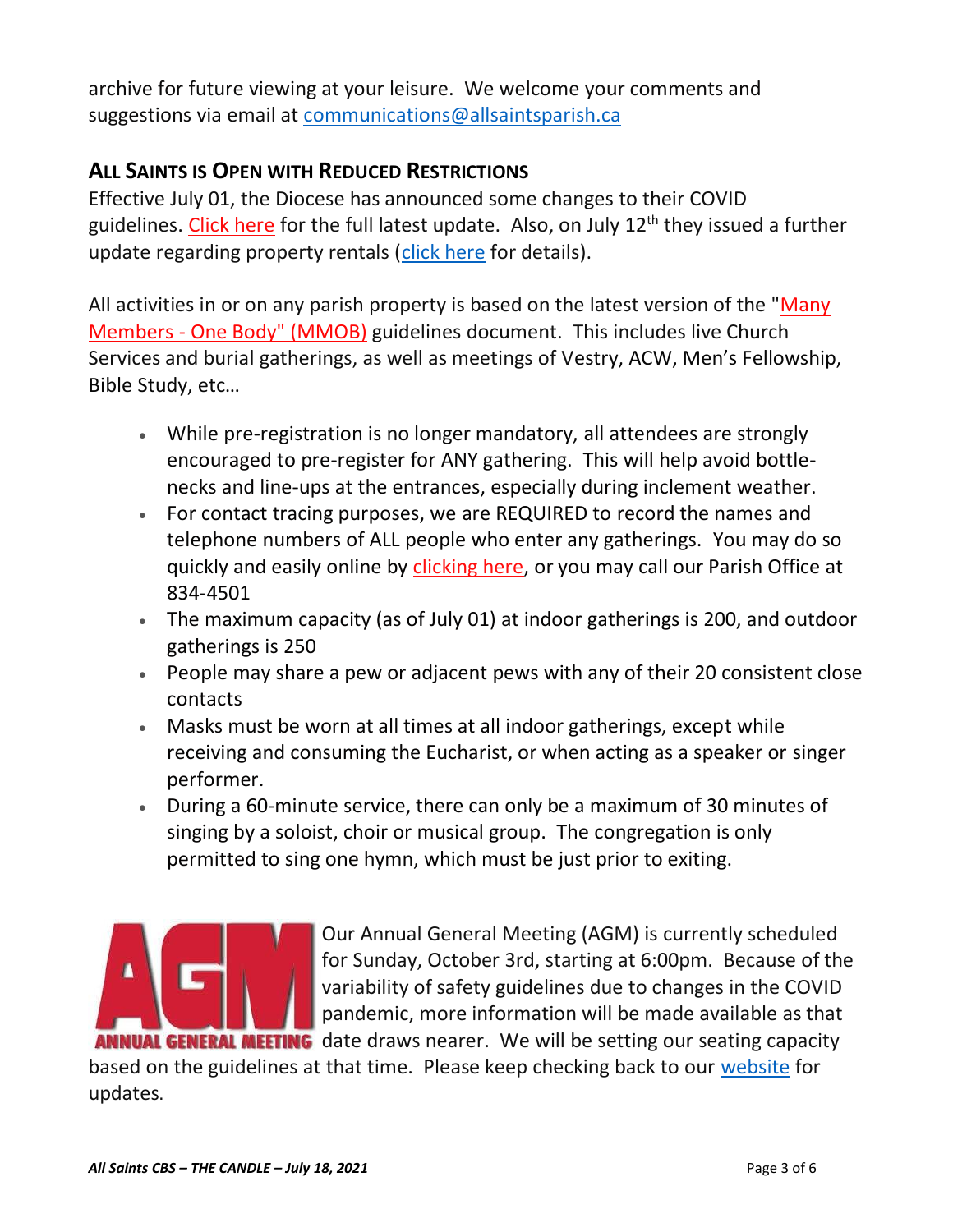**DO WE HAVE YOUR EMAIL ADDRESS?** - Now, more than ever, email is becoming one of the safest and quickest ways for our Parish to keep you informed. If we do not already have you email address on file, and you are not regularly receiving our bulletins and information updates, we would love for your to provide it to us. Please email it to

[communications@allsaintsparish.ca,](mailto:communications@allsaintsparish.ca?subject=eMail%20Address%20Update) or simply [click here](http://allsaintsparish.ca/email_updates) to complete our online email registration form.

**2021 CHURCH OFFERTORY ENVELOPES** – We would like to remind you that if you have not yet picked up your 2021 offertory envelopes, they are being held at the Parish Office for pick up. We encourage you to continue to use our secure mail drop-slot, which is located at the top of the stairs, just to the left of the main entrance of our Parish Hall.

You may also e-Transfer your offering via Interac simply by emailing it to [donations@allsaintsparish.ca.](mailto:donations@allsaintsparish.ca) And of course, we always encourage you to consider signing up for our eGivings program which automatically deposits your offering at whatever interval you choose and are comfortable with. Simply [click here](http://allsaintsparish.ca/egiving-online-information-form) to register, or go to our website and follow the eGiving notes. If you have [any](https://wfsites-to.websitecreatorprotool.com/870a5dd5.com/Admin/%7BSK_NODEID__22939341__SK%7D) questions, please email your Finance Team at [finance@allsaintsparish.ca,](mailto:finance@allsaintsparish.ca) or call our Office at 834-4501.

**SPONSORING 'THE CANDLE'** - We would like to remind Parishioners and Friends that you may sponsor our weekly bulletin, **'***THE CANDLE***'**, and have it dedicated in memory of a loved one. Your personal tribute will be prominently posted on the Bible graphic located at the top of the front

page, and your kind donation of \$25 would be greatly appreciated. Additionally, you can honor a loved one by posting your favourite picture, along with a memorial verse, and your kind donation of \$50 for this full-page tribute is greatly appreciated. A paper copy of '*THE CANDLE*' is distributed at all Sunday services, and a digital copy is permanently archived on our Parish website at [allsaintsparish.ca](http://allsaintsparish.ca/thecandle.html)







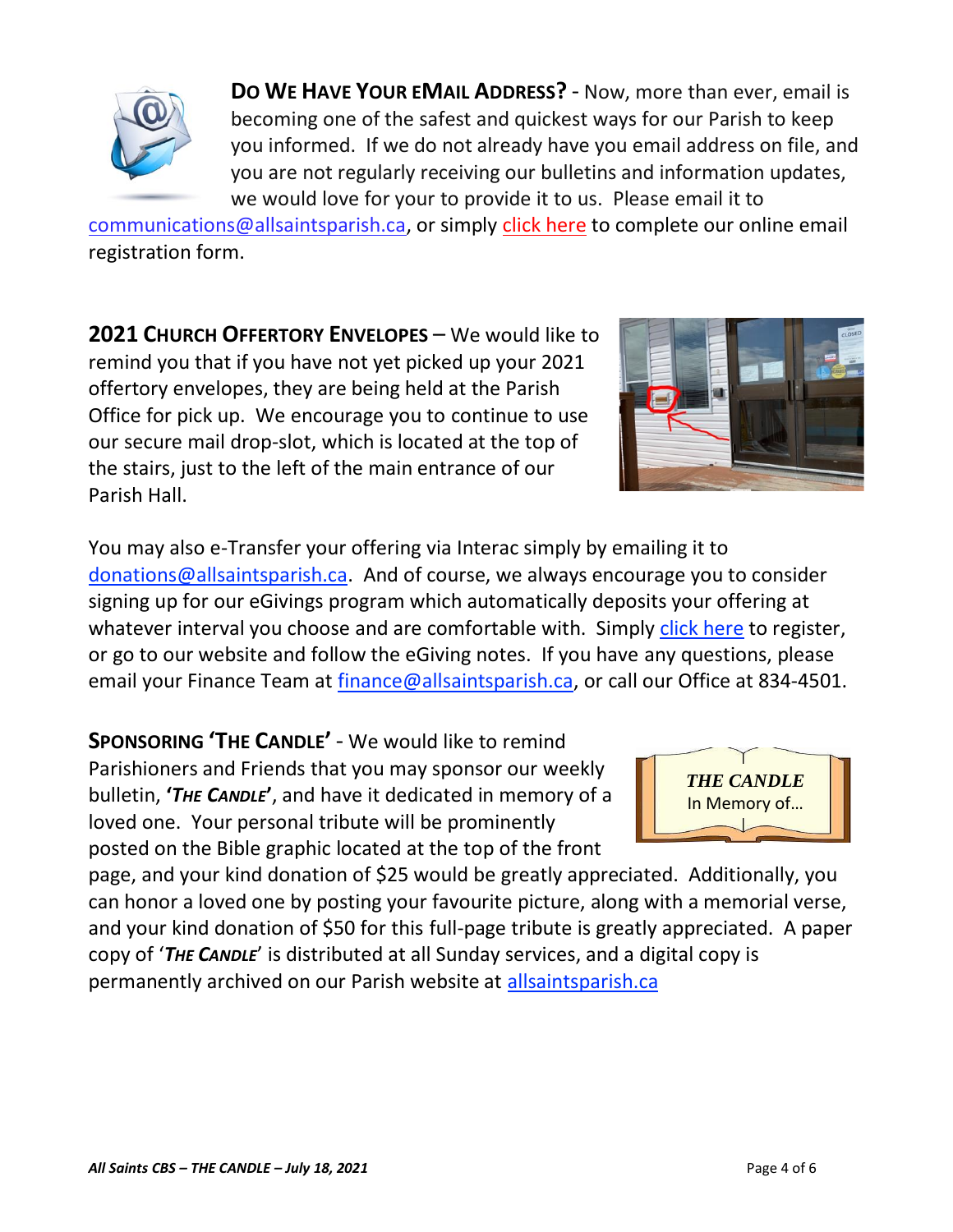

**KIDS CORNER** is our resource area for a variety of Christian Youth Education activities. If you would like to be a part of this exciting Ministry, please let us know by clicking [here.](http://allsaintsparish.ca/index.html#comments) Stay tuned for a new craft activity each Sunday....

## **CBS CHAPTER LEARNING DISABILITIES INC.**

This summer the CBS Chapter of the Learning Disabilities Inc will be offering a summer tutoring program, to be held at All Saints Parish Hall from July 5th, for eight weeks. Children that are having difficulties in reading, writing or math will be tutored in oneon-one sessions. These sessions will be one hour to one and a half hours long, two to three times weekly.

Covid procedures will be strictly followed. Cost of this program is \$45.00 total, to be paid on registration. Seats are limited and are on a first come basis.

I can be reached at (Home) 834-8419 or through email at [mahersharon67@gmail.com](mailto:mahersharon67@gmail.com) Registration will be held Monday July 5<sup>th</sup> at 09:00am at the All Saints Parish Hall church parking, entering off Dunn's Hill Road.

Sincerely Sharon Maher CBS, Chapter Chair

#### **THANK OFFERING**

• A Thank Offering has been given for *Fannie and Charles Taylor* on the occasion of their 54<sup>th</sup> wedding anniversary on July 15<sup>th</sup>.

#### **IN MEMORIAM - CEMETERY FUND**

• In loving memory of *Gordon Dawe*, remembering his passing July 18, 2008 - by Mother